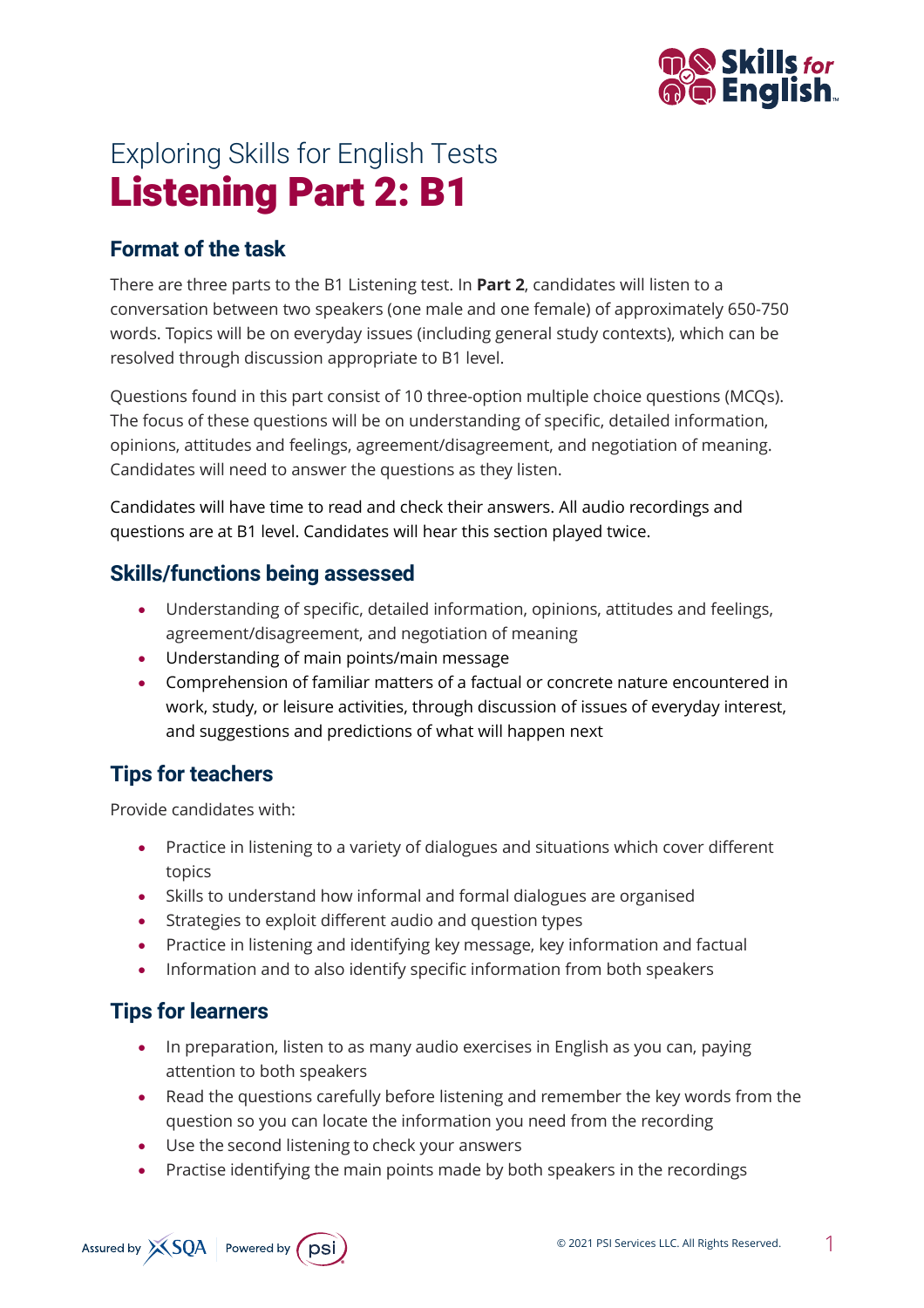

# **Sample B1 Listening Part 2 Task**

This is a short example extract from the type of recording and questions a candidate may encounter in Part 2.

Listen to 2 friends, Sue and Bob, talking about their plans for the weekend.

|                |                                                                                                   | The topic is about the                                                                         |  |
|----------------|---------------------------------------------------------------------------------------------------|------------------------------------------------------------------------------------------------|--|
| Sue            | Oh, I'm so glad it's the weekend Bob!                                                             | weekend (everyday issues).                                                                     |  |
| <b>Bob</b>     | Me too Sue, it has been a long week, do you have any nice plans?                                  |                                                                                                |  |
| Sue            | Well, it's Martin's 40th birthday on Sunday. So, we thought we would have a                       |                                                                                                |  |
|                | long birthday weekend celebration.                                                                |                                                                                                |  |
| <b>Bob</b>     | Ooh, that sounds lovely Sue, anything special?                                                    |                                                                                                |  |
| Sue            |                                                                                                   | Err, well, on Friday night we are going to a French restaurant to meet up with                 |  |
|                | Q1                                                                                                | some of <mark>Martin's mates</mark> . Ummm, then, on Saturday <mark>Martin said that he</mark> |  |
|                |                                                                                                   | wants to watch football with some friends. Which is fine because we are                        |  |
|                | having a party in the evening, and I <mark>have to make a dish</mark> for the <mark>family</mark> |                                                                                                |  |
|                | members who are coming over.                                                                      |                                                                                                |  |
| <b>Bob</b>     |                                                                                                   | Good luck with that! It's never easy cooking for big groups, I usually make                    |  |
|                | <mark>sandwiches,</mark> which is just about possible for someone with my skills. What            |                                                                                                |  |
|                | are you going to make?                                                                            |                                                                                                |  |
| Sue            | Nothing too difficult, I was considering making a salad, because everyone is                      |                                                                                                |  |
| Q <sub>2</sub> | bringing a dish but I will probably <mark>just make pasta</mark> – which doesn't take too         |                                                                                                |  |
|                | much preparation. Anyway, what about you Bob, are you guys doing                                  |                                                                                                |  |
|                | anything special?                                                                                 |                                                                                                |  |
| <b>Bob</b>     | No, we won't be having as much fun as you - we had plans to <mark>go for a long</mark>            |                                                                                                |  |
|                | <mark>walk</mark> but the weather forecast looks terrible. So, we are going to spend the          |                                                                                                |  |
|                | whole weekend <b>painting</b> instead. We've been avoiding it for months now, but<br>Q3           |                                                                                                |  |
|                | $\,$ our hallway really needs some love and attention. There is so much to do but                 |                                                                                                |  |
|                | at least it means I can avoid <mark>tidying the house</mark>                                      |                                                                                                |  |

You will hear the recording twice; you will hear a beep each time to tell you that the recording is about to start.

You will have 1 minute to read the questions.